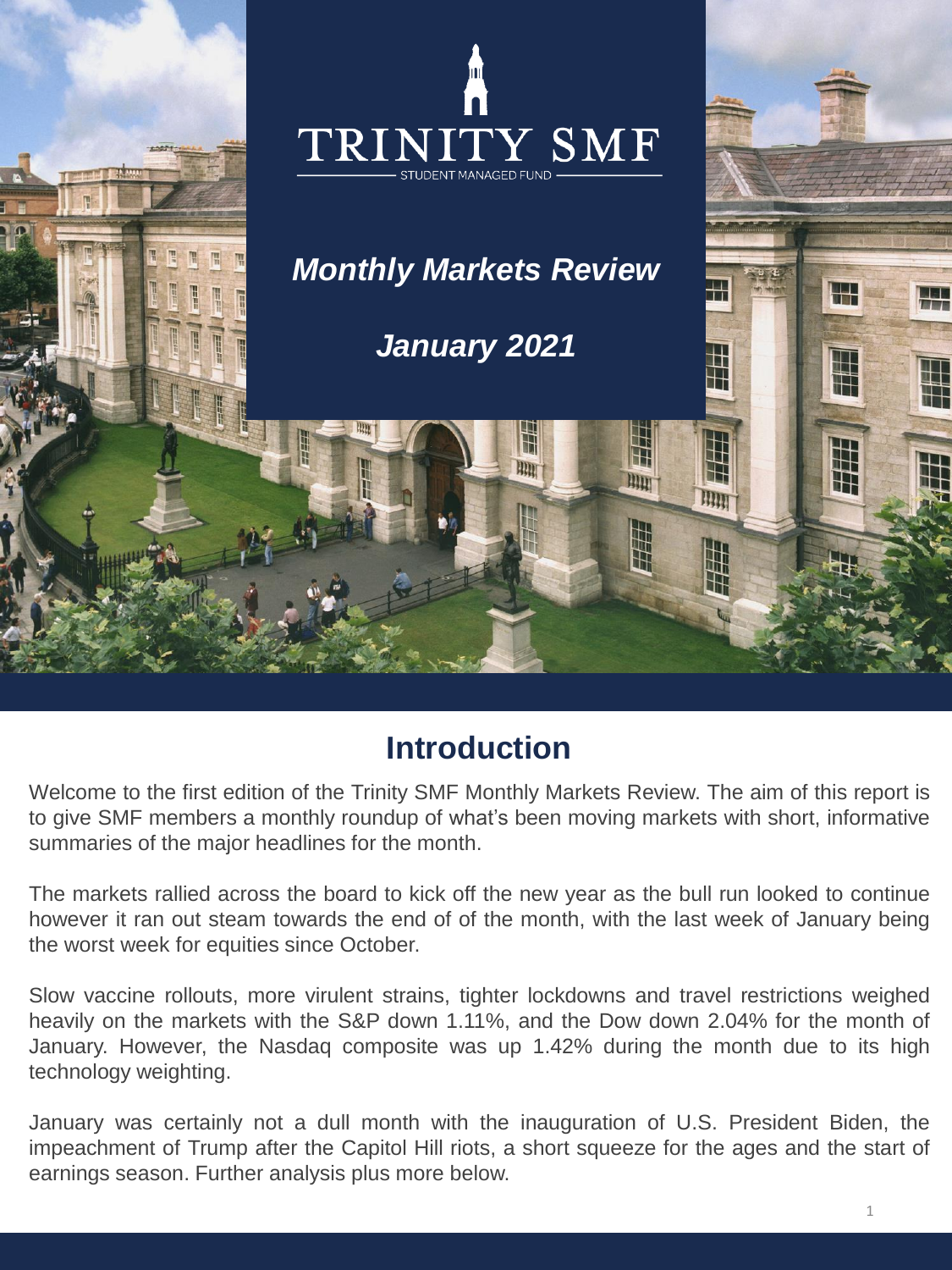![](_page_1_Figure_0.jpeg)

# *Top Stories*

- **The Fed** announced on Wednesday 27<sup>th</sup> that it was keeping interest rates at near-zero citing slowing economic recovery and high unemployment rates. They pledged to continue making huge bond purchases at \$120 billion per month to help the economy. [NYT](https://www.nytimes.com/2021/01/27/business/economy/fed-interest-rates-economy.html).
- **Public companies** have been taking advantage of a hot stock market by issuing shares at record pace in January. U.S. listed companies conducted 80+ follow-on stock offerings in January with Zoom Communications raising \$2 billion in the largest of the offerings. [WSJ](https://www.wsj.com/articles/companies-are-selling-stock-at-record-pace-to-start-the-year-11611321362?mod=business_lead_pos6).
- **Joe Biden** was inaugurated as President on January 20<sup>th</sup>, and quickly got to work signing several executive orders. Notable orders include re-joining the Paris Agreement, halting construction of the US-Mexico border wall, revoking the permit for the Keystone XL pipeline and reversing the decision to leave the WHO. [FT](https://www.ft.com/content/7e717f1e-2868-375d-889c-50acc0ab9c19).
- **Google** is threatening to shut down search in Australia, over a proposed law requiring tech giants to pay publishers for news. Facebook has also said it would restrict Australian users from sharing news articles on the platform if the proposal became law. It is expected a compromise will be met as . [WSJ](https://www.wsj.com/articles/google-escalates-dispute-with-australia-by-threatening-search-shutdown-11611298523#refreshed?mod=business_lead_pos1).
- **Melvin Capital,** the hedge fund headed by Gabe Plotkin, a former Steve Cohen protogee, was on the wrong end of a short squeeze for the ages as a Reddit forum, r/wallstreetbets, engineered one of the most vicious short squeezes in history. Melvin Capital is reported to have lost 53%, or \$4.5bn for the month of January, as retail investors piled into GameStop. GameStop stock is up 1784.06% In January (yes, you read that correctly). [FT](https://www.ft.com/content/fa74a7c6-bcb0-469e-8b76-c5dfc04b9564).
- **Earnings season** was getting started with 22% of the S&P announcing earnings in the last week of January. Apple, Facebook and Tesla beat expectations, whereas Boeing did not. For further analysis, click [here.](https://www.wsj.com/livecoverage/apple-facebook-tesla-earnings-january-2021)